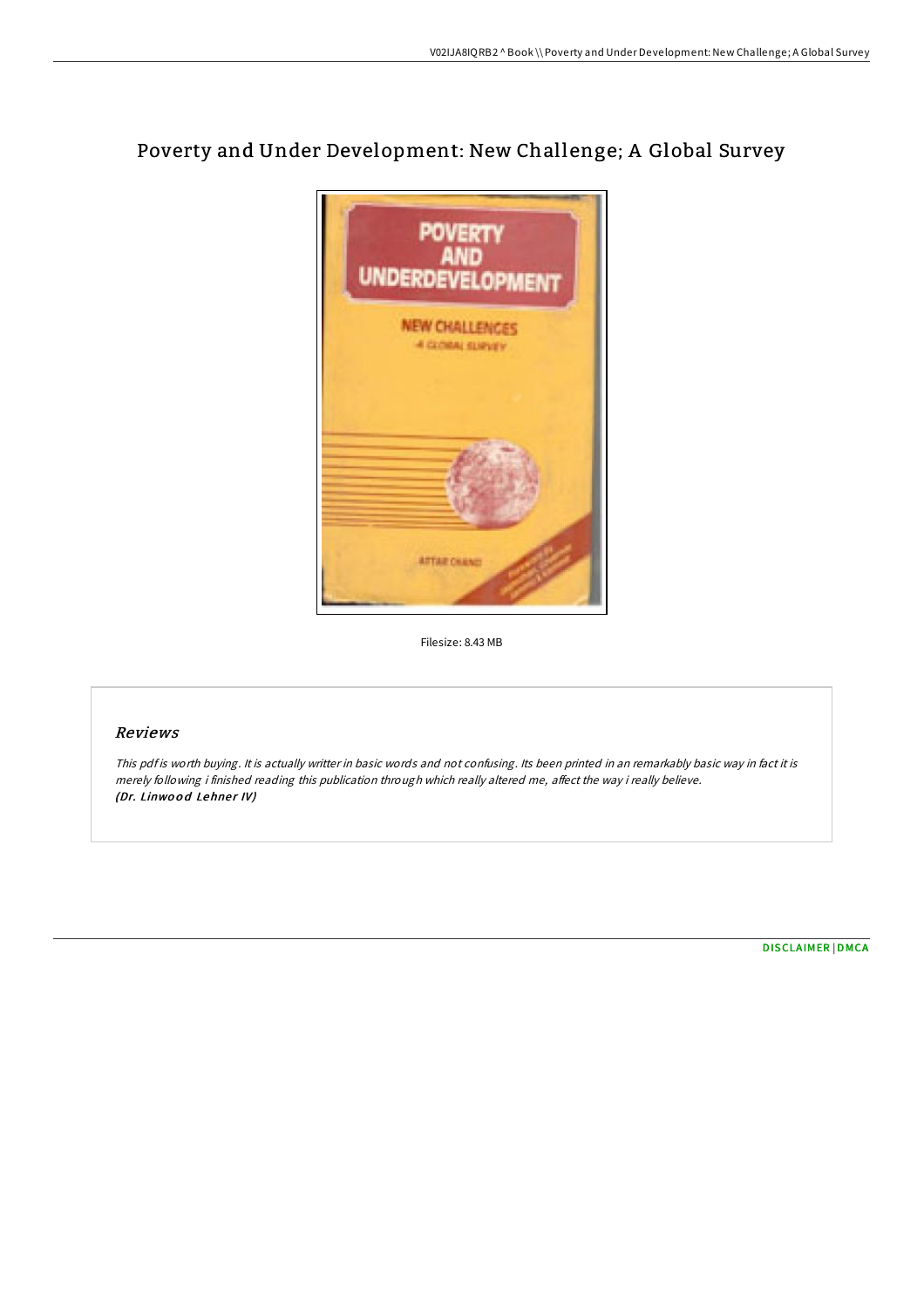## POVERTY AND UNDER DEVELOPMENT: NEW CHALLENGE; A GLOBAL SURVEY



**DOWNLOAD PDF** 

Gyan Books Pvt. Ltd, 1987. Hardcover. Condition: New. Poverty and underdevelopment is of utmost Importance as far the subject is concerned. In the past few years, there have been tremendous discussions on the mass poverty and underdevelopment problems and what should be done about them. Poverty and underdevelopment have most crucial problems, not only for some but for all nations. We in India believe that our poverty, the abysmal poverty of Asia, is a Product of the 19th century colonialization. A huge amount of resources went out of this part of Asia in the last century and helped to Finance the Industrial Revolution in the North World. Asia thus exported Wealth to West European Nations in the last century, and imported poverty in turn. Poverty is not only always with us but everywhere with us. It is an inter-related condition of deprivation. Eradication of poverty can ultimately be achieved by economic development and more equal distribution of income. However, there is no other method of relieving poverty immediately except by a net transfer of Income from the rich Classes to the poorer people. We must remember that our most precious resources are our human resources. The author has proposed a new GNP. Instead of Gross National Product, with its materialistic implications, author suggests that we all establish as our goal the development of a new GNP-that is each government should try to make its Country a Genuine Nesting-place of Prosperity. Contents: 1. Agriculture 2. Backward classes 3. Black money 4. Bonded labour 5. Capitalism 6. Caste System 7. Child Labour and Development 8. Civil wars 9. Colonialism 10. Community Development 11. Cultural Dimension 12. Debt Problem 13. Defence 14. Deserts and Wasteland 15. Dowry 16. Economic Growth 17. Economic Planning 18. Education 19. Election System 20. Employment 21. Famine and...

Read Poverty and Under Development: New [Challeng](http://almighty24.tech/poverty-and-under-development-new-challenge-a-gl.html)e; A Global Survey Online  $\mathbb{R}$ Download PDF Poverty and Under Development: New [Challeng](http://almighty24.tech/poverty-and-under-development-new-challenge-a-gl.html)e; A Global Survey